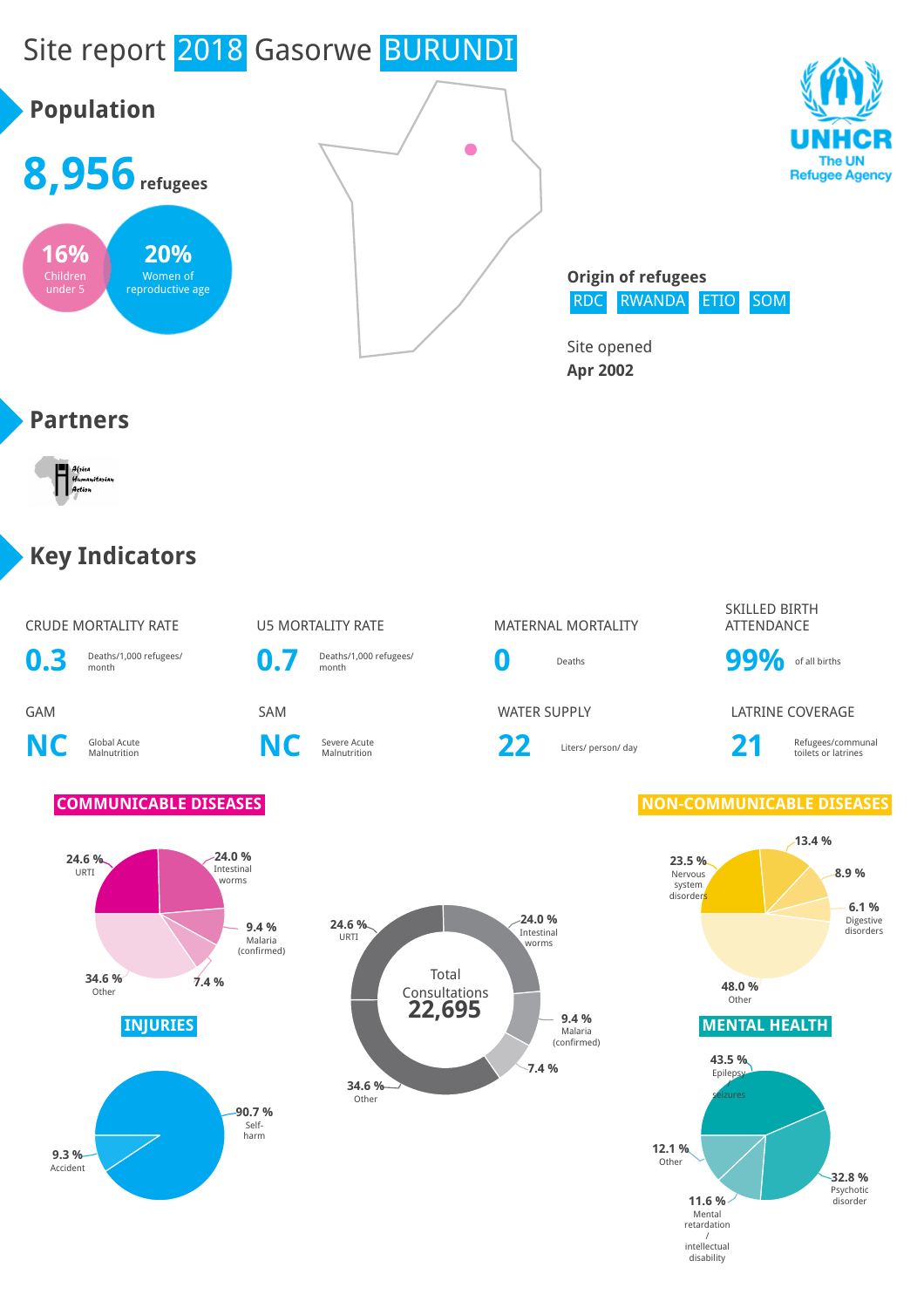## **Public Health**

| <b>HEALTH STAFFING</b>                                      | <b>INDICATOR</b> | <b>STANDARD</b> |           | <b>MORBIDITY</b>                                 | <b>INDICATOR</b> | <b>STANDARD</b> |   |
|-------------------------------------------------------------|------------------|-----------------|-----------|--------------------------------------------------|------------------|-----------------|---|
| Number of medical doctors                                   |                  | 1: 50,000       | $\bullet$ | Incidence of malaria among children under        | 34               |                 |   |
| Number of qualified nurses                                  |                  | $1:$ < 10,000   | $\bullet$ | Incidence of watery diarrhoea among              | 17               |                 |   |
| Number of community health workers                          |                  | 1:1,000         | $\bullet$ | children under 5                                 |                  |                 |   |
| <b>ACCESS AND UTILIZATION</b>                               | <b>INDICATOR</b> | <b>STANDARD</b> |           | Incidence of pneumonia among children<br>under 5 | 12               |                 |   |
| Consultations per trained clinician per day                 | 29               | < 50            | ◎         | Incidence of pneumonia among over 5              | 3                |                 |   |
| Health utilisation rate (new visits / refugee /             | 1.9              | $1 - 4$         | ◙         | Tuberculosis success rate                        |                  | < 90%           |   |
| year)<br>Proportion of host population consultations        | 9%               |                 |           | Were any MDR/X-TB cases diagnosed among<br>PoCs? |                  | <b>No</b>       |   |
| <b>MORTALITY</b>                                            | <b>INDICATOR</b> | <b>STANDARD</b> |           | <b>VACCINATION</b>                               | <b>INDICATOR</b> | <b>STANDARD</b> |   |
| <b>Crude Mortality Rate</b><br>(CMR) (/1000/month)          | 0.3              | < 0.75          | Ø         | Full vaccination coverage                        | 14%              | < 95%           | € |
| <b>Under-five Mortality Rate</b><br>(U5MR) (/1000/month)    | 0.7              | $< 1.5$         | Ø         | Measles vaccination coverage                     | 38%              | < 95%           | Ø |
| <b>Infant Mortality Rate</b><br>(IMR) (/1000 livebirths)    | 28.5             | $30$            | Ø         | Source of vaccination data                       |                  |                 |   |
| <b>Neonatal Mortality Rate</b><br>(NNMR) (/1000 livebirths) | 0                | < 20            | Ø         | IN-PATIENT DEPARTMENT (IPD)                      | <b>INDICATOR</b> | <b>STANDARD</b> |   |
| <b>OUTBREAK ALERT AND RESPONSE</b>                          | <b>INDICATOR</b> | <b>STANDARD</b> |           | Average length of stay (days)                    | 3.3              |                 |   |
| Proportion of outbreaks investigated within 48<br>hours     |                  | 100%            |           | Case fatality rate                               | 0.1              |                 |   |
| Number of outbreaks reported                                | 0                |                 |           | Hospitalisation rate                             | 70.0             | $50 - 150$      |   |

# **Reproductive Health**

| <b>ANTENATAL CARE</b>                                                                     | <b>INDICATOR</b> | <b>STANDARD</b> |   | <b>FAMILY PLANNING</b>                                                      | <b>INDICATOR</b> | <b>STANDARD</b> |  |
|-------------------------------------------------------------------------------------------|------------------|-----------------|---|-----------------------------------------------------------------------------|------------------|-----------------|--|
| Antenatal care coverage                                                                   | 37%              | > 90%           | ☎ | Contraceptive prevalence rate                                               | 30%              | $\geq 30\%$     |  |
| Coverage of antenatal tetanus vaccination                                                 | 23%              | >95%            | Ω | Source of contraceptive prevalence data                                     |                  |                 |  |
| <b>DELIVERY CARE</b>                                                                      | <b>INDICATOR</b> | <b>STANDARD</b> |   | SEXUAL AND GENDER-BASED VIOLENCE (SGBV)                                     | <b>INDICATOR</b> | <b>STANDARD</b> |  |
| Proportion of births attended by skilled<br>personnel                                     | 99%              | $\geq 90\%$     | Ø | Total number of reported rapes                                              | $\mathbf{0}$     |                 |  |
| Proportion of births conducted by caesarean<br>section                                    | 12%              | $5 - 15%$       |   | Proportion of eligible rape survivors provided<br>with PEP within 72 hours  |                  | 100%            |  |
| Proportion of newborn infants with low birth<br>weight (<2500 gs) (weighed within 72 hrs) | 1%               | < 15%           |   | Proportion of eligible rape survivors provided<br>with ECP within 120 hours |                  | 100%            |  |
| Proportion of teenage pregnancies                                                         | 1%               |                 |   | SEXUALLY TRANSMITTED INFECTIONS (STIS)                                      | <b>INDICATOR</b> | <b>STANDARD</b> |  |
| Still birth rate (/ 1000 total births / month)                                            | n                |                 |   | Number of genital ulcer diseases                                            | $\mathbf{0}$     |                 |  |
| Number of maternal deaths                                                                 | $\mathbf{0}$     |                 |   | Number of Pelvic Inflammatory diseases                                      | $\mathbf{0}$     |                 |  |
| Proportion of maternal deaths investigated<br>within 48 hours                             |                  | 100%            |   |                                                                             |                  |                 |  |